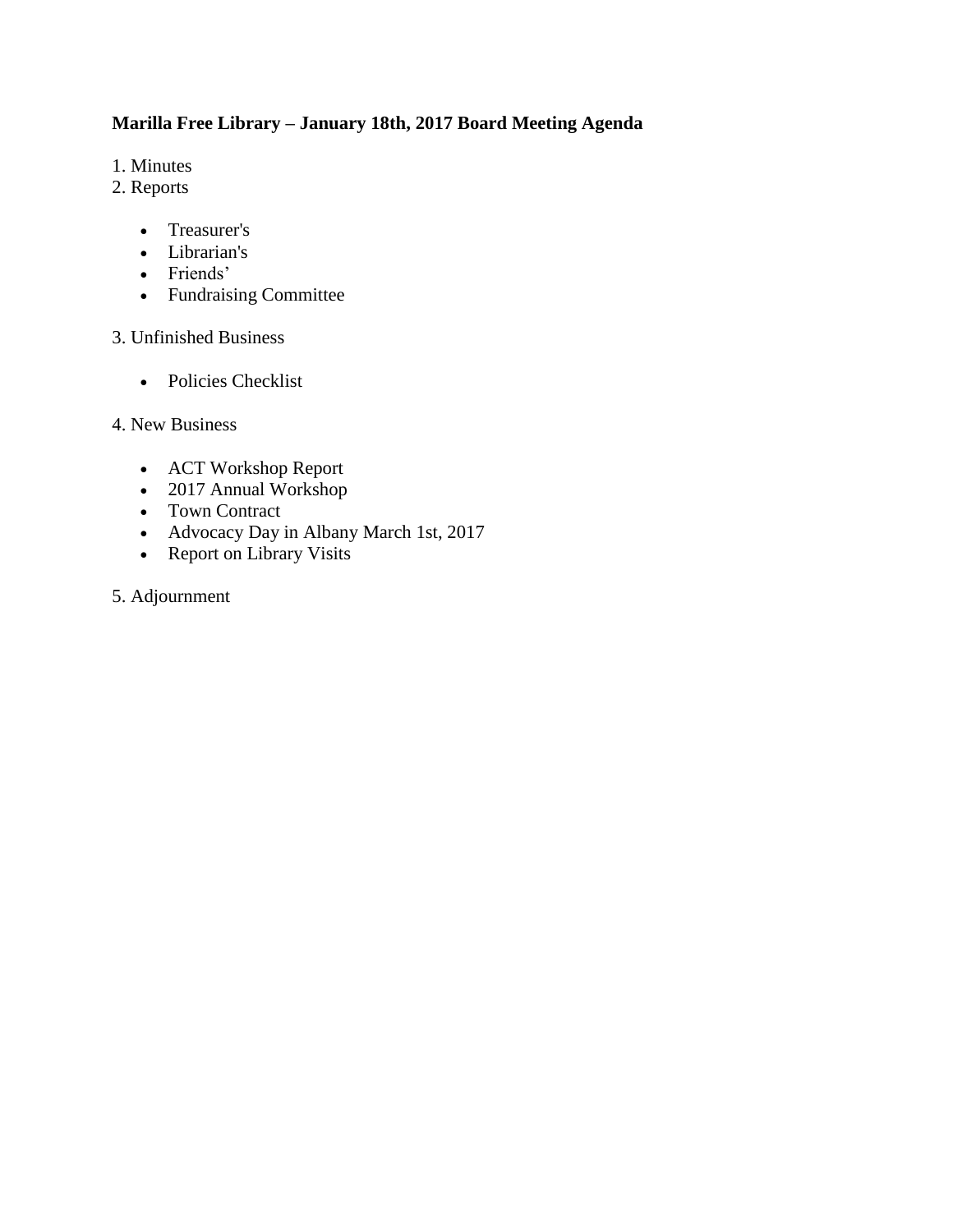## **Marilla Free Library – January 18th Board Meeting Minutes**

Meeting called to order at 6:40pm. In attendance: Kristen Matthews (President), Jay Walkowiak (Vice President), Joanne Goellner (Secretary), Marsha Windgate (Treasurer), Shannon Thompson (Director), Martha Mummery, Lorraine Martzolf, Nellie Niespodzinski, Linda Whalen (late), Julie Lathrop (Town Liaison) and Sandra Bishop (Friends of the Marilla Library Liaison).

Missing: James Tait

#### **1. Minutes**

Minutes were approved as written on November 14<sup>th</sup> with the amendment that "adopted" or "amended" with the date were added to the end of the documents that were reviewed at the meeting *(Foil/Conflict of Interest/Treasurers Role)*. Jay made a motion to accept the minutes with Marty seconding.

#### **2. Reports**

#### **Treasurer's Report**

Marsha submitted a Treasurer's Report. The Memorial Checking account has a balance of \$44.23. The Memorial Savings account has a balance of \$25, 835.73. The Fundraising Committee account has a balance of \$3038.65 and in Town Funds: \$20,504.24. *(See Treasurer's reports on file at library for account transaction information*) There was an issue with a fee charged to the Fundraising Committee account. After Shannon contacted them, the bank waived the fee and explained that it could further be avoided if the account was linked to one of the library's other accounts. Upon inspection of the Library's accounts it was discovered that the Memorial Savings account is listed as an investment account instead of power interest (making it unable to link). The bank recommended it be switched as the two account types are almost identical and then the FC account could be linked and no fees would be charged. With everyone in agreement to make the switch, Jay made the motion accept and Joanne seconded.

#### **Librarian's Report**

*(See attached Librarian's Report for details)* Shannon had a few expenses in November and December for walkway markers, mileage and flood light bulbs. The lights were replaced with LED bulbs which hold a 5 year warranty. Circulation, computer use, and laptop use are all down. Circulation is down throughout the library system. Warmer weather  $\&$  a better economy are two possible reasons. Wireless usage is up which could explain some of the decrease in laptop use as patrons are using their own devices. Patron count was also up. New book clubs will be starting soon. A date/time hasn't been selected yet for the young adults club. The library may take a short break and pick up when the kids aren't so busy. Tuesday evenings didn't work out for story time so this spring the library will try Thursdays evenings in addition to the Monday daytime group.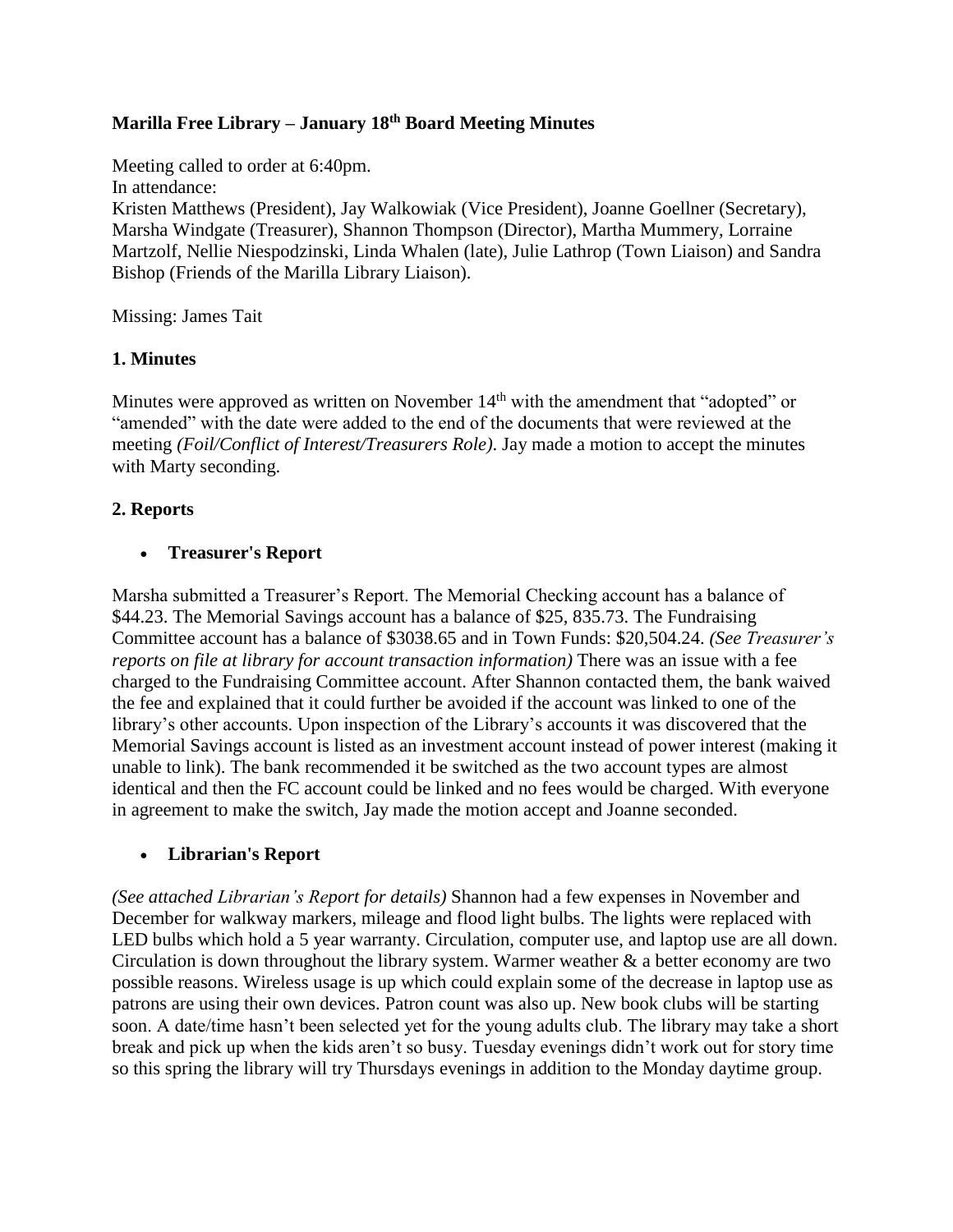The graham cracker house usually sponsored by Explore and More was this year sponsored by the Friends of the Library. It was a success with 70 participants and the library knows what to expect next year (in terms of supplies/organization) when they run the program again. The library is also beginning to prepare and plan for summer. Several performers have been booked and programs scheduled.

Other: The Library lift is still being repaired. Parts have been difficult to locate. The Library is also having an issue with church and school patrons using the library's parking spaces and making it difficult for those who want to visit the library. It was decided that the library/trustees would look into signs (library parking only/towing) and possibly the town or highway department could help.

Shannon has begun the process to fulfill the Ready to Read initiative/literacy grant. There are 5/6 components and multiple phases including community analysis, focus groups, and interviewing community members. She is also looking into whether we can use our grant from Senator Gallivan in order to purchase Makerspace hands on items for the library. She will be attending a meeting with Senator Gallivan next Thursday.

## **Friends' Report**

The Friends next meeting is February  $7<sup>th</sup>$  at 7pm and the location has been changed back to the library. The Friends are still deciding what to do for their next fundraiser and trying to determine if they are going to do the Book Fair. Issues they are having are with storage and lifting of the books. Sandy has made the Friends group aware that some of the trustees plan on attending the Friends next meeting.

## **Fundraising Committee Report**

The Fundraising Committee is still trying to secure a venue/date for their "adult" (21 and older) event. 42 North is a contender. The event will charge around \$25 a person and could include a beverage and food or several beverages for the cost. There will be raffles, 50/50 and possibly a brewery tour.

The Committee is committed to hosting several events this year including a repeat of Funfest and gift card raffles. The library earned \$570 in the December raffle. They are considering a table at Christmas in Marilla.

The Committee is also working on library/Buffalo themed coasters and note cards.

## **3. Unfinished Business**

## **Policies Checklist**

There were no policies to review this month. The library/trustees are slowly becoming up-to-date on policies pertaining to the daily operation of the library. *(see attached Recommended Policies Checklist)*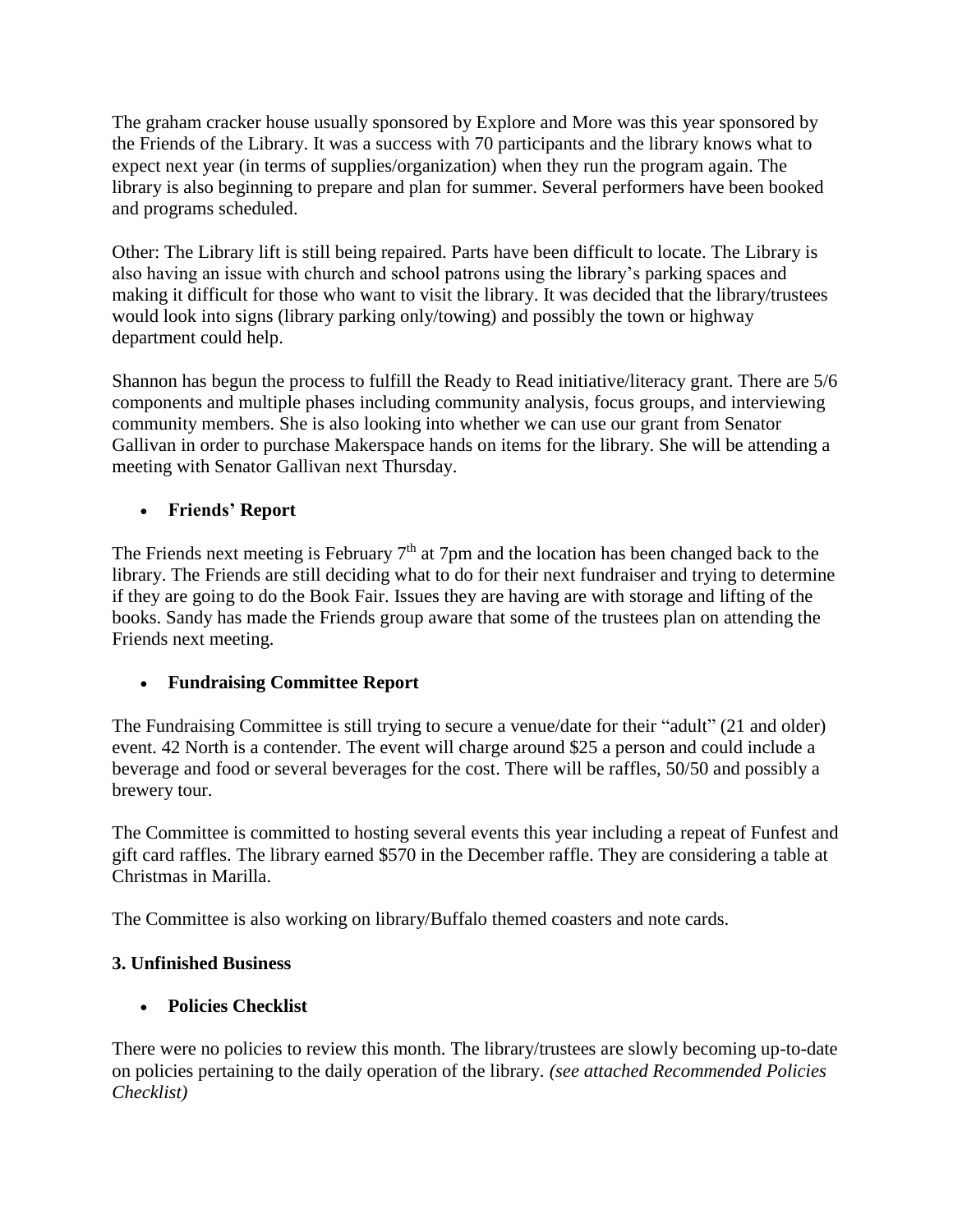#### **4. New Business**

#### **ACT Workshop Report**

Kristen and Joanne both attended the December  $10<sup>th</sup>$  ACT meeting at the Clearfield Library in Williamsville on the Roles & Responsibilities of the Board of Trustees. It was very informative with a history of how the Erie County Library system began and covered different aspects of being a trustee from responsibilities to laws and advocacy.

#### **2017 Annual Workshop**

The next ACT Annual Workshop is February  $11<sup>th</sup>$ . If any of the trustees are interested in participating, they should give their registration form to Shannon ASAP and the library will send a check.

#### **Town Contract** no new info

#### **Advocacy Day in Albany March 1st, 2017**

While it is not expected that the trustees attend, the option is out there. Kristen did email forward, to all trustees, a link to help advocate for the library. After you submit your name and address you have the opportunity to view and edit a pre-drafted letter. The system determines your elected representatives based on your address, and submits a message directly to their inbox. She asked that the trustees participate and share.

#### **Report on Library Visits**

The trustees are considering, as a group, to take "field trips" to various libraries in preparation for the meeting with the architect (in spring) regarding the addition to the library. Shannon said she had a list of possible locations and they will be reviewed including the various library hours. Nellie brought and shared ideas for furniture and technology integration.

#### **The Board broke into Executive Session at 7:52pm to discuss personnel issues.**

#### **5. Adjournment**

A motion to end Executive Session and the meeting was motioned by Marsha and seconded by Linda at 8:15pm.

Due to a conflict for several trustees, the next meeting date was changed from February 15<sup>th</sup> to February 22<sup>nd</sup>.

Respectfully Submitted, 1/19/17, by: Joanne Goellner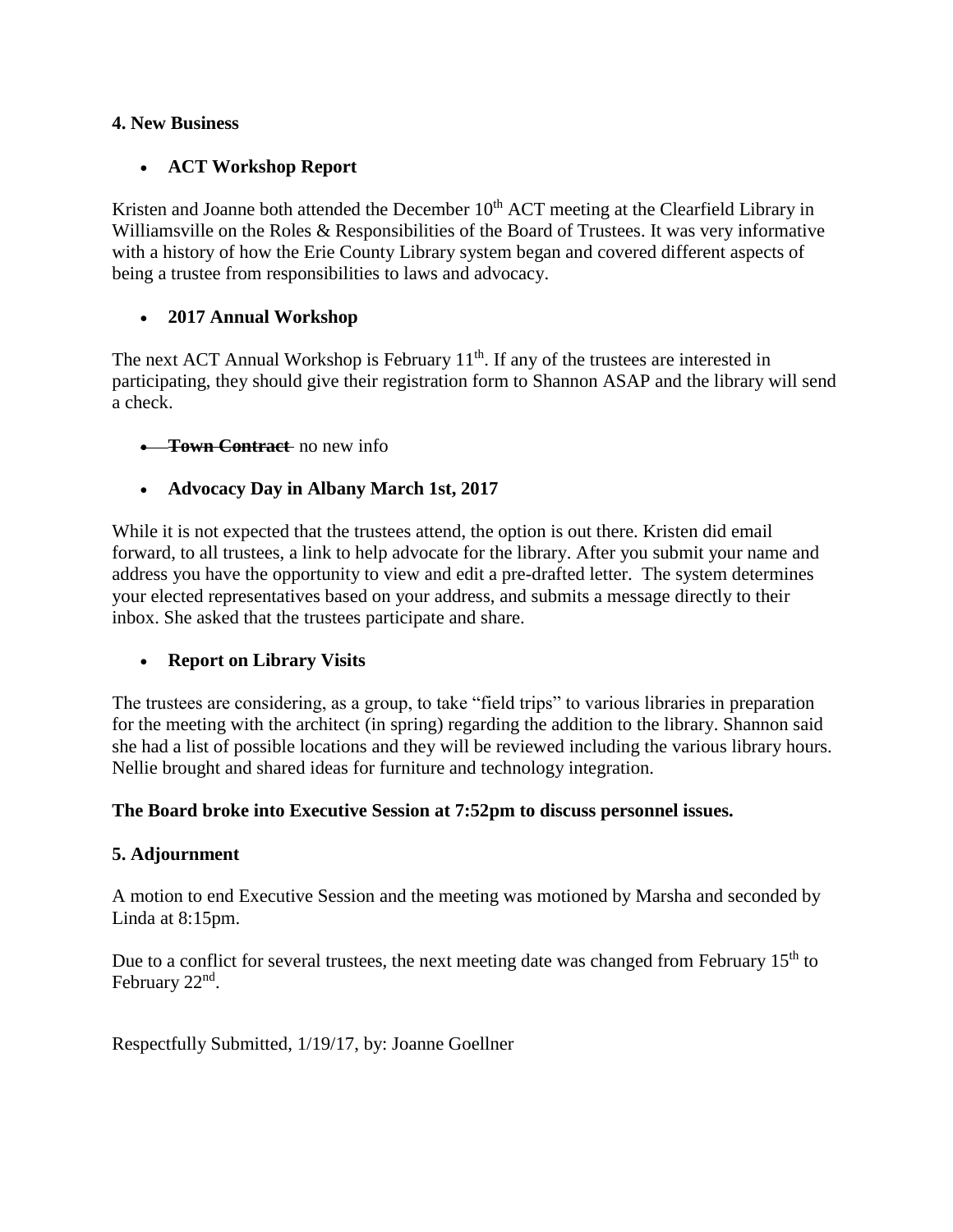#### **Librarians Report**

January 18, 2017

#### *Operating Budget – 2016*

*Receipts*

November: \$330.30 December: \$ 345.45 **Receipts** year to date: \$ 4,777.69 This represents fine/copy/print revenue. This year our revenue commitment is \$6,085.

#### *Expenditures*

November: \$48.18 December: \$ 221.66 **Expenditures** year to date: \$ 3,910.19. This year our expenditure allotment is \$5,069.

#### *Circulation*

November was 3,476. This was down by 253 or -6.8% December was 3,199. This was down by 350 or -9.9%. Total circulation for 2016 was 43,610. This was down by 3,393 or -7.2%.

#### *Computer*

November there were 115 computer users. This was down by 13 users or -10.2%. December there were 94 computer users. This was down by 31 users or -24.8%. In 2016, there were 1,528 computer users; this was down by 200 users or -11.6%.

#### *Laptop Use*

November was zero, which was down by three. December was one, which was the same as Dec. 2015. The total number of laptop users for **2016** was 28, which down by 22 users from 2015.

#### *Wireless Usage*

November was 169 this was up by 129 or 322.5% December was 167 this was up by 121 or 263%. For 2016, the usage was 1,847 this was up by 1,215 or 192.2%.

#### *Patron Count*

November was 1,512 this was up by 121 or 8.7%. December was 1,504 this was up by 41 or 2.8%. 2016 visits to the library were 18,994, this was down by 1,067 or -5.3% compared to 2015. Statistical Information comparing the Marilla Free Library to other libraries can be found at [www.buffalolib.org/aboutthelibrary/statistics/index.asp](http://www.buffalolib.org/aboutthelibrary/statistics/index.asp)

#### *Book Club Programs*

- **Book Club Tuesdays**
	- o January 24<sup>th</sup> at 2 pm Art Forger by B. A. Shapiro
- **Book Club – Young Adults**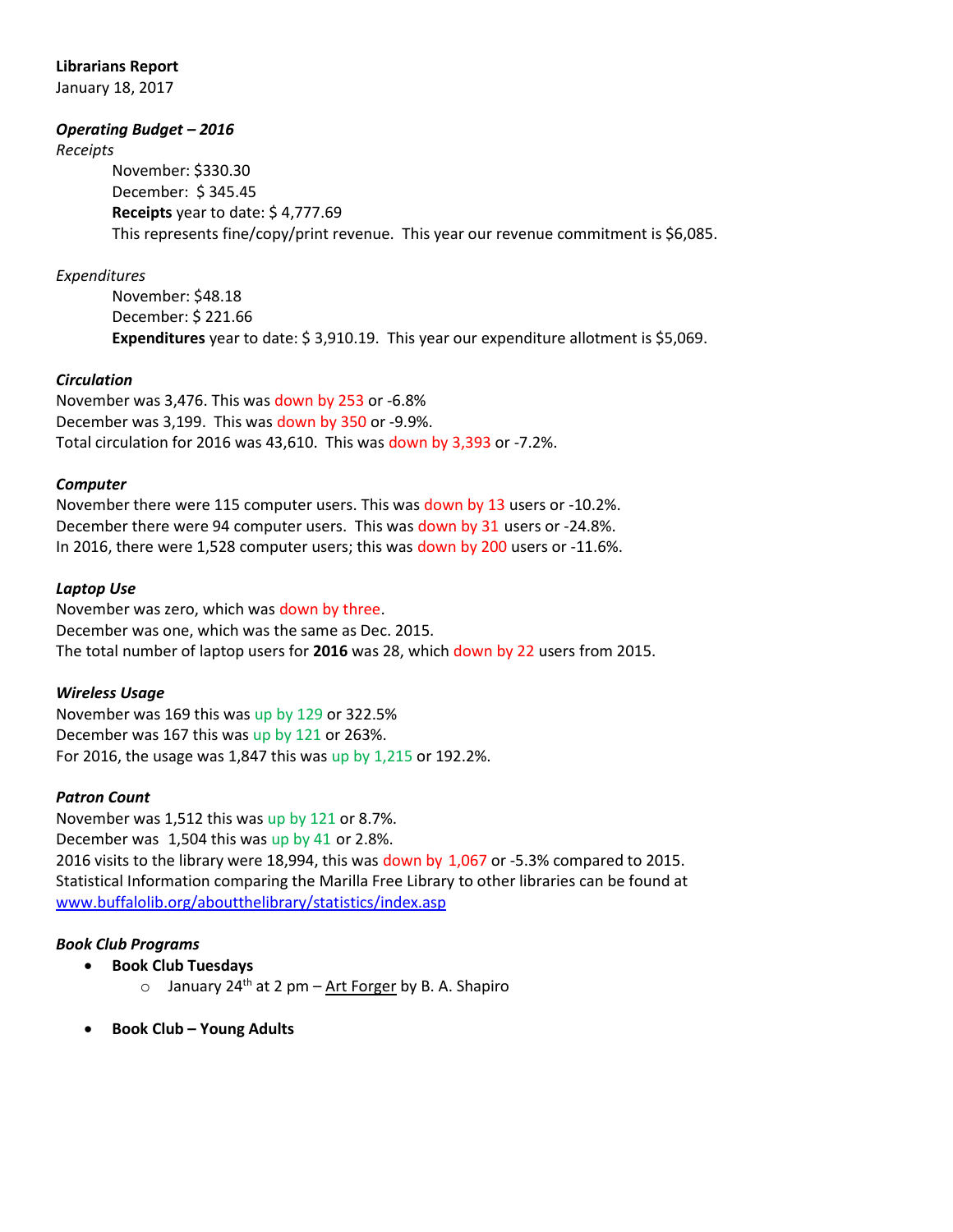#### *Programs 2016*

- *Story time with Miss Shannon* Mondays at 10:30 am **(75 total attendance)**
- *Story time with Miss Shannon*  Tuesdays at 6:30 pm **(26 total attendance)**
- *Graham Cracker Houses – Saturday, December 17 at 10:30 am, 11:30 am, 12:30 pm and 1:30 pm*
	- o *Program was run by the Staff*
	- o *Sponsored by the Friends of the Library (cost was \$99.95)*
	- o *Total participants was 70*

#### *Summer 2017*

- Theme is **Build a Better World**
- Incentives/Posters were ordered and received cost is \$262.57
- **Story time with Miss Shannon**  (ages 3-5) Mondays at 10:30 am
- **Summer Fun Club** with Miss Shannon (ages 6-11) Tuesdays at 2:00 pm
- **•** Starting to book Performers
	- o **Following Performers Booked for Summer:**
		- **Buffalo Animal Adventures –** Wednesday, August 2<sup>nd</sup> at 1:00 pm (all ages)
			- **Nitro Magic Ice Cream** End of Summer Party Wednesday, August 16<sup>th</sup> (all ages) [\$500]

#### *Future Programs provided by Central*

■ *Trains* – Thursday, April 6<sup>th</sup> at 6:00 pm for ages 3 to 6 years old

#### *Future Programs*

- **Take Your Child to the Library Day**
- **Story Time with Miss Shannon –** Mondays at 10:30 am starting Feb. 6<sup>th</sup>
- **Story Time with Miss Shannon -** Thursdays at 6:00 pm starting Feb. 9<sup>th</sup>
- Dinosaurs Saturday, March 11<sup>th</sup> at 11 am for 6 to 10 year olds

#### *Other*

- **Lift Repairs Update**
- **Parking Issue**
- **Ready to Read**
- **Senator Gallivan Grant – Makerspace Items**
- **Advocacy Meetings**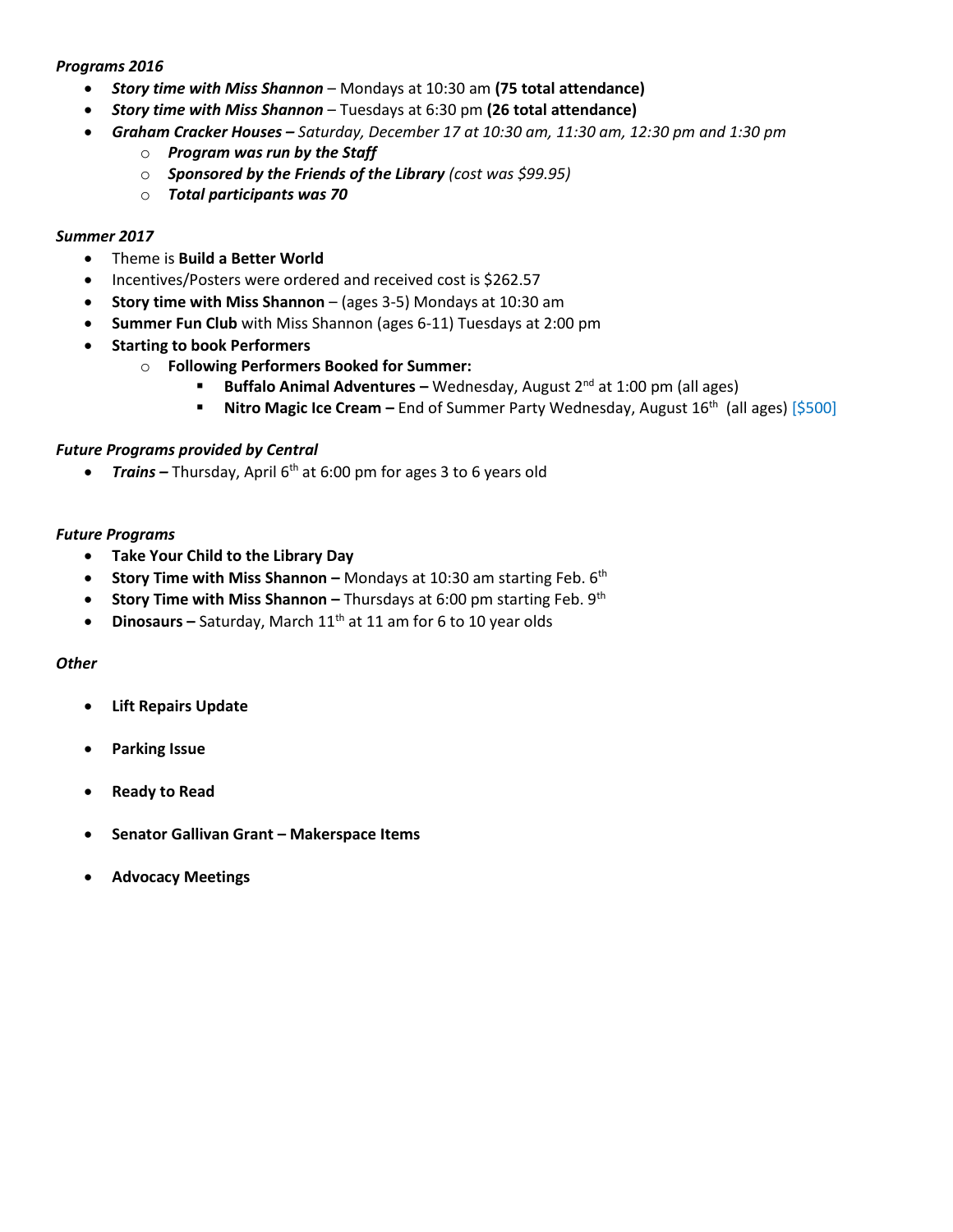# **Recommended Policies Checklist**

## **External:**

## **Circulation**

- Customer Service
- **•** Patron Confidentiality
	- o Law Enforcement Inquiry
- Lending Rules
	- o Non-Resident Borrowing

## **Collection**

- Collection Development
	- o Weeding
- Censorship:
	- o Challenge of Library Materials
	- o Freedom to Read (ALA)
	- o Freedom to View (ALA)
- Copier/Copyright
- Local History

## **Public Space**

- Accessibility/ADA Statement
- Exhibit/Posting
- Incident Report Form
- Meeting Space/Equipment
- Patron Behavior/Code of Conduct
- Patron Complaints
- Programming
- Tutoring
- Unattended Children
- Vulnerable Adults

## **Technology**

- Library Equipment Usage:
	- o Computers
	- o Printers
	- o Devices
	- o 3D Printer
- Internet Use

# **Internal:**

## **Board**

- Code of Ethics/Conduct
- Conflict of Interest
- Continuing Education
- Meeting Procedures
	- o Public Expression
- Removal of a Trustee

## **Administrative**

- **•** Business Continuity Plan
- Inclement Weather/Closing
- Public Access to Records (FOIL)
- Public Relations (including Social Media)
- Records Retention

## **Financial Controls**

- Audit/Review Schedule
- Claims Audit Process
- Credit Card
- Disposition of Surplus Property
- Friends Group Memo of Understanding
- Fund Balance & Reserve Funds
- Fundraising/Gift
- Investments
- Inventory/Fixed Assets
- Online Banking & Wire Transfers
- Petty Cash
- Purchasing/Procurement
- Travel & Conference

## **Personnel**

- Attendance/Leave
- Code of Conduct
- Computer/Internet/Email/Social Media Use
- Continuing Education